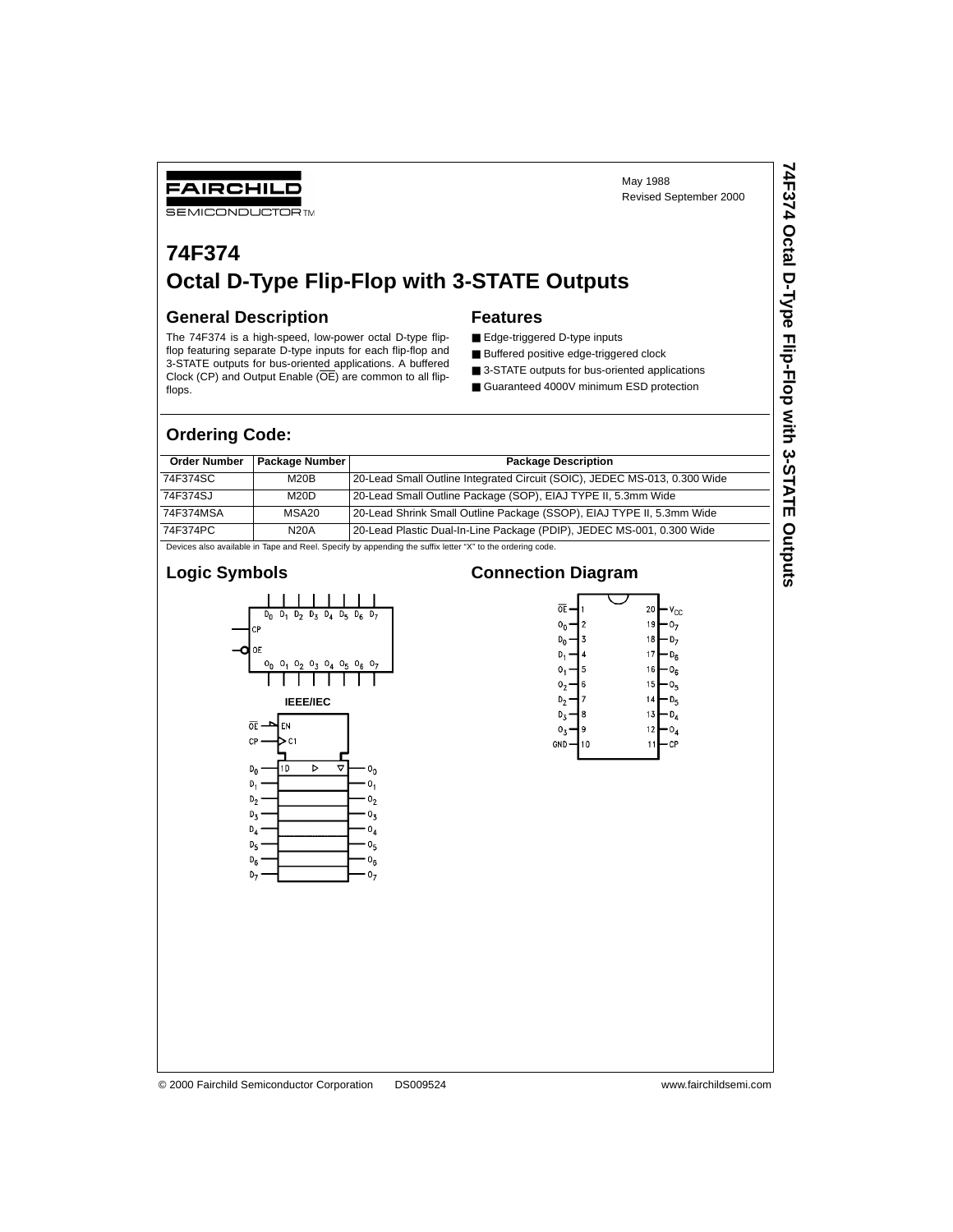**74F374**

#### **Unit Loading/Fan Out**

| <b>Pin Names</b> |                                          | U.L.            | Input $I_{\text{H}}/I_{\text{H}}$                                                                                   |  |
|------------------|------------------------------------------|-----------------|---------------------------------------------------------------------------------------------------------------------|--|
|                  | <b>Description</b>                       | <b>HIGH/LOW</b> | Output I <sub>OH</sub> /I <sub>OI</sub><br>20 uA/-0.6 mA<br>20 µA/-0.6 mA<br>20 µA/-0.6 mA<br>$-3$ mA/24 mA (20 mA) |  |
| $D_0 - D_7$      | Data Inputs                              | 1.0/1.0         |                                                                                                                     |  |
| <b>CP</b>        | Clock Pulse Input (Active Rising Edge)   | 1.0/1.0         |                                                                                                                     |  |
| $\overline{OE}$  | 3-STATE Output Enable Input (Active LOW) | 1.0/1.0         |                                                                                                                     |  |
| $O_0 - O_7$      | 3-STATE Outputs                          | 150/40 (33.3)   |                                                                                                                     |  |

#### **Functional Description**

The 74F374 consists of eight edge-triggered flip-flops with individual D-type inputs and 3-STATE true outputs. The buffered clock and buffered Output Enable are common to all flip-flops. The eight flip-flops will store the state of their individual D inputs that meet the setup and hold time requirements on the LOW-to-HIGH Clock (CP) transition. With the Output Enable (OE) LOW, the contents of the eight flip-flops are available at the outputs. When the  $\overline{OE}$  is HIGH, the outputs go to the high impedance state. Operation of the OE input does not affected the state of the flipflops.

#### **Truth Table**

|       | <b>Inputs</b> |    | Internal | Output  |  |  |
|-------|---------------|----|----------|---------|--|--|
| $D_n$ | СP            | OE | Register | $O_{n}$ |  |  |
| н     |               |    | Н        | н       |  |  |
|       |               |    |          |         |  |  |
|       | v             | Н  |          |         |  |  |

H = HIGH Voltage Level

L = LOW Voltage Level

X = Immaterial Z = High Impedance

 $\angle$  = LOW-to-HIGH Clock Transition



#### www.fairchildsemi.com 2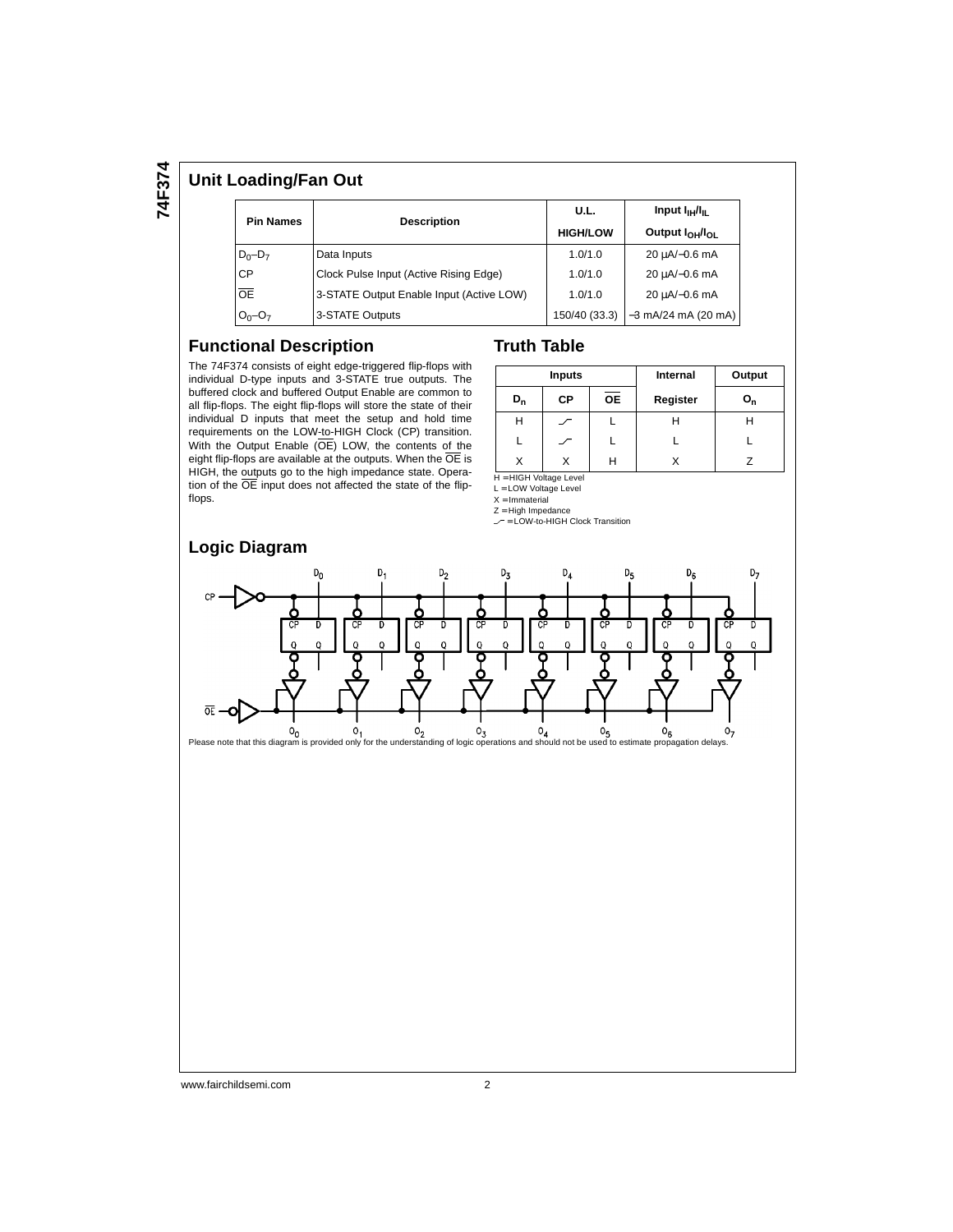#### **Absolute Maximum Ratings**(Note 1) **Recommended Operating**

| Storage Temperature                  | $-65^{\circ}$ C to $+150^{\circ}$ C |
|--------------------------------------|-------------------------------------|
| Ambient Temperature under Bias       | $-55^{\circ}$ C to $+125^{\circ}$ C |
| Junction Temperature under Bias      | $-55^{\circ}$ C to $+150^{\circ}$ C |
| $V_{CC}$ Pin Potential to Ground Pin | $-0.5V$ to $+7.0V$                  |
| Input Voltage (Note 2)               | $-0.5V$ to $+7.0V$                  |
| Input Current (Note 2)               | $-30$ mA to $+5.0$ mA               |
| Voltage Applied to Output            |                                     |
| in HIGH State (with $V_{CC} = 0V$ )  |                                     |
| <b>Standard Output</b>               | $-0.5V$ to $V_{CC}$                 |
| 3-STATE Output                       | $-0.5V$ to $+5.5V$                  |
| <b>Current Applied to Output</b>     |                                     |
| in LOW State (Max)                   | twice the rated $I_{\Omega}$ (mA)   |
| ESD Last Passing Voltage (Min)       | 4000V                               |

# **Conditions**

Free Air Ambient Temperature 0°C to +70°C Supply Voltage  $+4.5V$  to  $+5.5V$  **74F374**

**Note 1:** Absolute maximum ratings are values beyond which the device may be damaged or have its useful life impaired. Functional operation under these conditions is not implied.

**Note 2:** Either voltage limit or current limit is sufficient to protect inputs.

## **DC Electrical Characteristics**

| Symbol           | <b>Parameter</b>             |                     | <b>Min</b> | Typ | Max    | <b>Units</b>   | $\bar{v}_{cc}$ | <b>Conditions</b>                |
|------------------|------------------------------|---------------------|------------|-----|--------|----------------|----------------|----------------------------------|
| $V_{\text{IH}}$  | Input HIGH Voltage           |                     | 2.0        |     |        | $\vee$         |                | Recognized as a HIGH Signal      |
| $V_{IL}$         | Input LOW Voltage            |                     |            |     | 0.8    | $\overline{V}$ |                | Recognized as a LOW Signal       |
| $V_{CD}$         | Input Clamp Diode Voltage    |                     |            |     | $-1.2$ | $\overline{V}$ | Min            | $I_{IN} = -18$ mA                |
| $V_{OH}$         | Output HIGH                  | 10% $V_{\text{CC}}$ | 2.5        |     |        |                |                | $I_{OH} = -1$ mA                 |
|                  | Voltage                      | 10% V <sub>CC</sub> | 2.4        |     |        | $\vee$         | Min            | $I_{OH} = -3$ mA                 |
|                  |                              | 5% V <sub>CC</sub>  | 2.7        |     |        |                |                | $I_{OH} = -1$ mA                 |
|                  |                              | $5\%$ $V_{C}$       | 2.7        |     |        |                |                | $I_{OH} = -3$ mA                 |
| $V_{OL}$         | Output LOW Voltage           | $10\%$ $V_{C}$      |            |     | 0.5    | $\vee$         | Min            | $I_{OL} = 24$ mA                 |
| ŀн               | Input HIGH                   |                     |            |     | 5.0    | μA             | Max            | $V_{IN} = 2.7V$                  |
|                  | Current                      |                     |            |     |        |                |                |                                  |
| $I_{\text{BVI}}$ | Input HIGH Current           |                     |            |     | 7.0    | μA             | Max            | $V_{IN} = 7.0V$                  |
|                  | <b>Breakdown Test</b>        |                     |            |     |        |                |                |                                  |
| $I_{CEX}$        | Output HIGH                  |                     |            |     | 50     | μA             | Max            | $V_{\text{OUT}} = V_{\text{CC}}$ |
|                  | Leakage Current              |                     |            |     |        |                |                |                                  |
| $V_{ID}$         | Input Leakage                |                     | 4.75       |     |        | $\vee$         | 0.0            | $I_{ID} = 1.9 \mu A$             |
|                  | Test                         |                     |            |     |        |                |                | All Other Pins Grounded          |
| $I_{OD}$         | Output Leakage               |                     |            |     | 3.75   | μA             | 0.0            | $VION = 150$ mV                  |
|                  | <b>Circuit Current</b>       |                     |            |     |        |                |                | All Other Pins Grounded          |
| Ι'n.             | Input LOW Current            |                     |            |     | $-0.6$ | mA             | Max            | $V_{IN} = 0.5V$                  |
| $I_{OZH}$        | Output Leakage Current       |                     |            |     | 50     | μA             | Max            | $V_{OUT} = 2.7V$                 |
| $I_{OZL}$        | Output Leakage Current       |                     |            |     | $-50$  | μA             | Max            | $V_{\text{OUT}} = 0.5V$          |
| $I_{OS}$         | Output Short-Circuit Current |                     | $-60$      |     | $-150$ | mA             | Max            | $V_{OIIT} = 0V$                  |
| l <sub>zz</sub>  | <b>Bus Drainage Test</b>     |                     |            |     | 500    | μA             | 0.0V           | $V_{OIIT} = 5.25V$               |
| lccz             | Power Supply Current         |                     |            | 55  | 86     | mA             | Max            | $V_{\Omega}$ = HIGH Z            |
|                  |                              |                     |            |     |        |                |                |                                  |

3 www.fairchildsemi.com